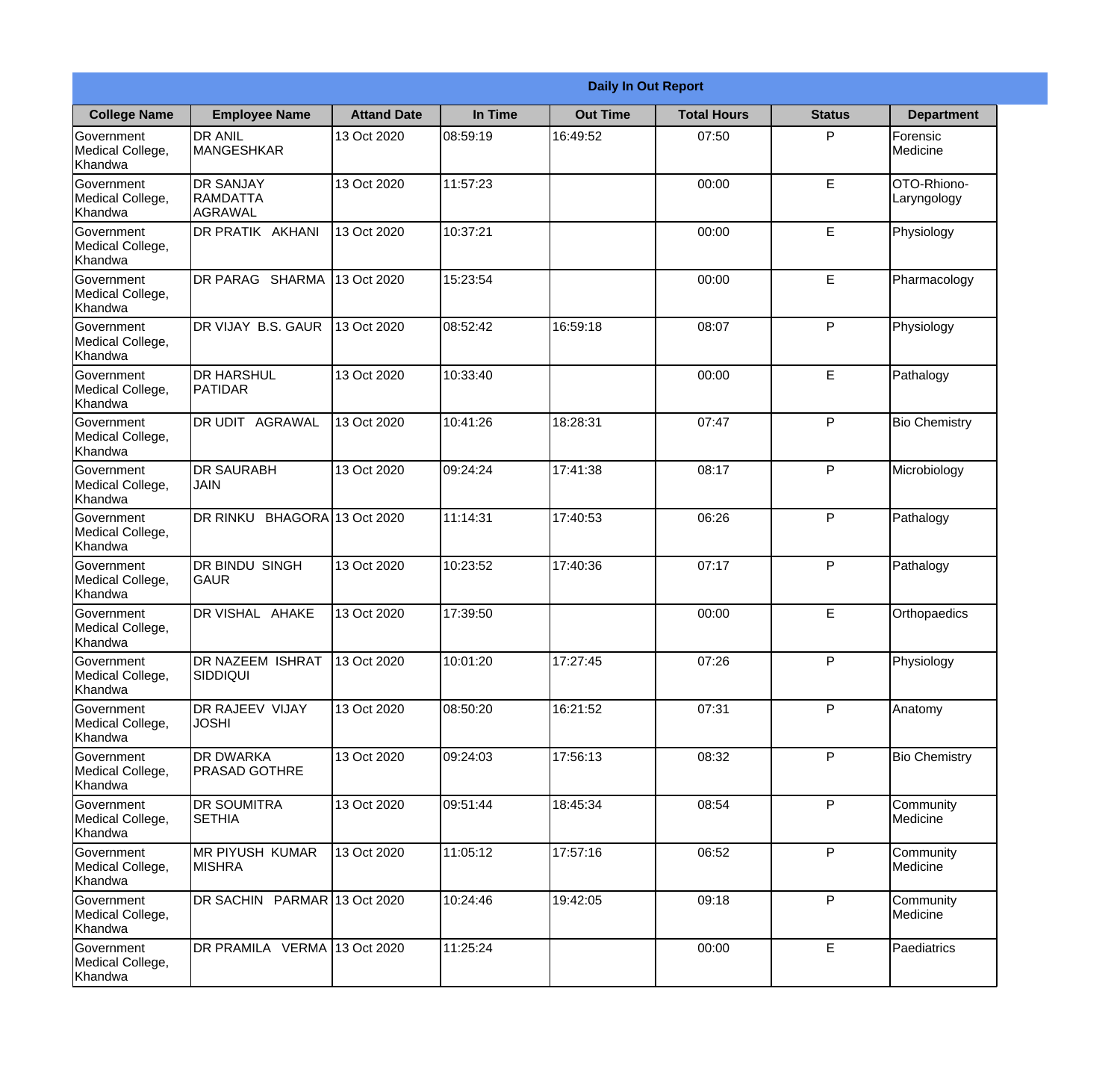| <b>Designation</b>                  | <b>Category</b> |
|-------------------------------------|-----------------|
| Assistant Professor   Para Clinical |                 |
| Professor                           | Clinical        |
| <b>Assistant Professor</b>          | Non Clinical    |
| Professor                           | Para Clinical   |
| Associate Professor Non Clinical    |                 |
| Assistant Professor   Para Clinical |                 |
| Associate Professor Non Clinical    |                 |
| Associate Professor Para Clinical   |                 |
| Assistant Professor   Para Clinical |                 |
| Associate Professor Para Clinical   |                 |
| <b>Assistant Professor</b>          | Clinical        |
| Professor                           | Non Clinical    |
| Assistant Professor Non Clinical    |                 |
| Demonstrator/Tutor   Non Clinical   |                 |
| <b>Assistant Professor</b>          | Para Clinical   |
| Statistician                        | Para Clinical   |
| <b>Assistant Professor</b>          | Para Clinical   |
| Professor                           | Clinical        |

**Daily In Out Report**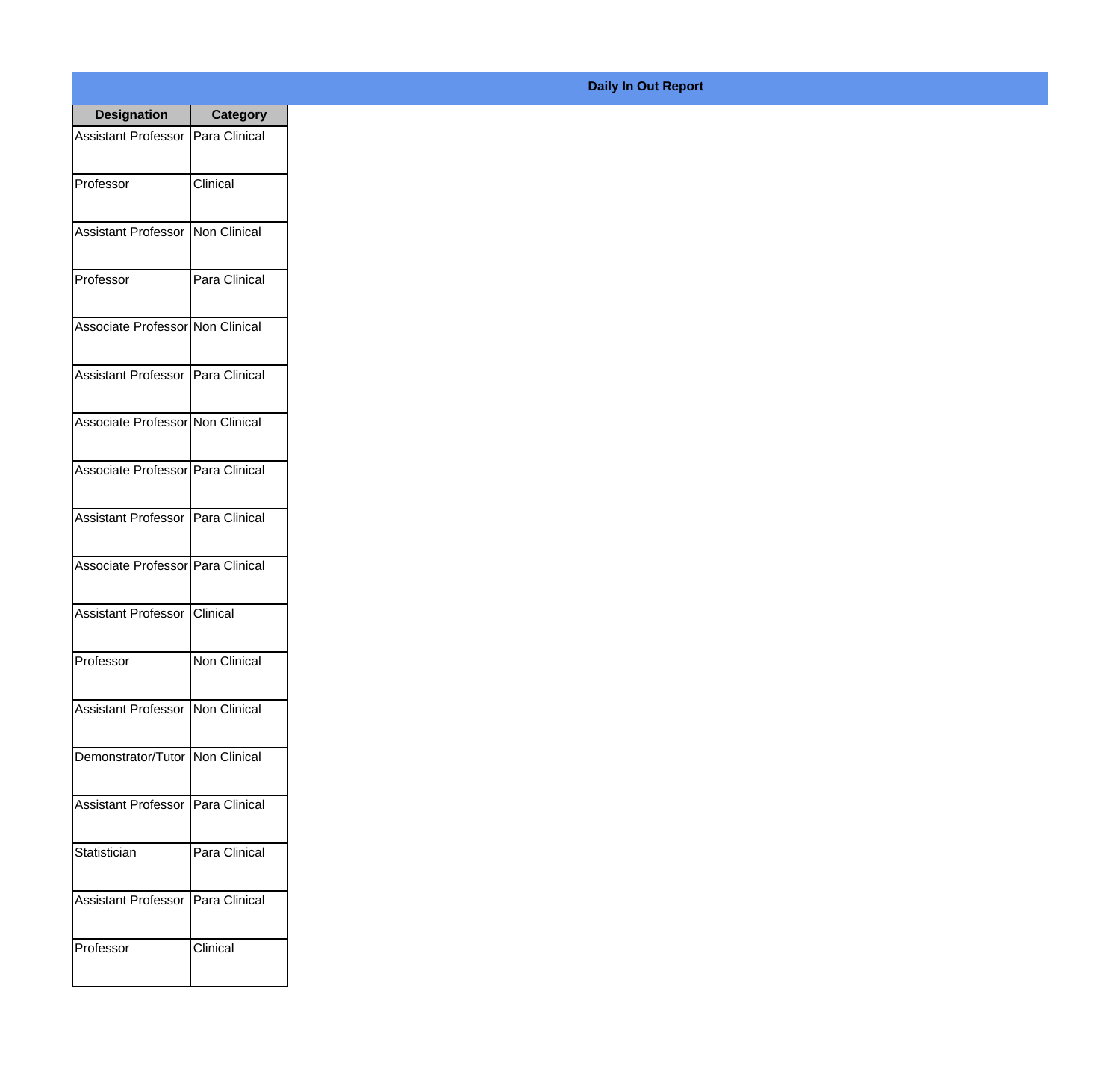|                                                  |                                                       |             |          |          | <b>Daily In Out Report</b> |   |                             |
|--------------------------------------------------|-------------------------------------------------------|-------------|----------|----------|----------------------------|---|-----------------------------|
| Government<br>Medical College,<br>Khandwa        | <b>DR MANOJ BALKE</b>                                 | 13 Oct 2020 | 09:03:06 | 17:39:57 | 08:36                      | P | Ophthalmology               |
| Government<br>Medical College,<br>Khandwa        | <b>DR SIDDHARTH</b><br><b>BANODE</b>                  | 13 Oct 2020 | 09:34:04 | 16:50:06 | 07:16                      | P | Pharmacology                |
| <b>Government</b><br>Medical College,<br>Khandwa | <b>DR PRIYA KAPOOR</b><br>KAPOOR                      | 13 Oct 2020 | 10:35:07 | 16:42:11 | 06:07                      | P | Pathalogy                   |
| <b>Government</b><br>Medical College,<br>Khandwa | <b>DR SAPNA</b><br><b>MAHESHRAM</b>                   | 13 Oct 2020 | 11:01:08 |          | 00:00                      | E | Community<br>Medicine       |
| Government<br>Medical College,<br>Khandwa        | <b>DR SEEMA</b><br><b>SUDHAKARRAO</b><br>SUTAY        | 13 Oct 2020 | 11:07:56 |          | 00:00                      | E | Forensic<br>Medicine        |
| Government<br>Medical College,<br>Khandwa        | <b>DR RAKESH SINGH</b><br><b>HAZARI</b>               | 13 Oct 2020 | 16:16:20 |          | 00:00                      | E | Pathalogy                   |
| Government<br>Medical College,<br>Khandwa        | <b>DR ANANT</b><br><b>TUKARAM PAWAR</b>               | 13 Oct 2020 | 11:14:09 | 19:43:14 | 08:29                      | P | Community<br>Medicine       |
| Government<br>Medical College,<br>Khandwa        | DR SHAIKH M.KHALIQ 13 Oct 2020                        |             | 12:50:23 |          | 00:00                      | E | <b>Bio Chemistry</b>        |
| Government<br>Medical College,<br>Khandwa        | <b>DR RAJU</b>                                        | 13 Oct 2020 | 18:38:14 |          | 00:00                      | E | Forensic<br>Medicine        |
| Government<br>Medical College,<br>Khandwa        | DR AJAY GANGJI                                        | 13 Oct 2020 | 12:50:11 |          | 00:00                      | E | <b>General Surgery</b>      |
| <b>Government</b><br>Medical College,<br>Khandwa | <b>DR ASHOK</b><br><b>BHAUSAHEB NAJAN</b>             | 13 Oct 2020 | 10:05:03 | 17:51:30 | 07:46                      | P | Forensic<br>Medicine        |
| Government<br>Medical College,<br>Khandwa        | <b>DR NITESHKUMAR</b><br>KISHORILAL<br><b>RATHORE</b> | 13 Oct 2020 | 10:50:56 | 18:00:07 | 07:10                      | P | Pharmacology                |
| Government<br>Medical College,<br>Khandwa        | <b>DR PRIYESH</b><br><b>MARSKOLE</b>                  | 13 Oct 2020 | 11:42:14 |          | 00:00                      | E | Community<br>Medicine       |
| Government<br>Medical College,<br>Khandwa        | <b>DR SANGEETA</b><br><b>CHINCHOLE</b>                | 13 Oct 2020 | 10:41:02 |          | 00:00                      | E | Physiology                  |
| Government<br>Medical College,<br>Khandwa        | DR NEERAJ KUMAR                                       | 13 Oct 2020 | 09:43:38 | 18:12:08 | 08:29                      | P | Dentisry                    |
| Government<br>Medical College,<br>Khandwa        | DR SUNIL BAJOLIYA                                     | 13 Oct 2020 | 09:42:04 | 19:41:56 | 09:59                      | P | OTO-Rhiono-<br>Laryngology  |
| Government<br>Medical College,<br>Khandwa        | <b>DR NISHA MANDLOI</b><br>PANWAR                     | 13 Oct 2020 | 09:37:00 |          | 00:00                      | E | Obstetrics &<br>Gynaecology |
| Government<br>Medical College,<br>Khandwa        | <b>DR NANDINI DIXIT</b>                               | 13 Oct 2020 | 12:47:57 | 12:48:08 | 00:01                      | P | Paediatrics                 |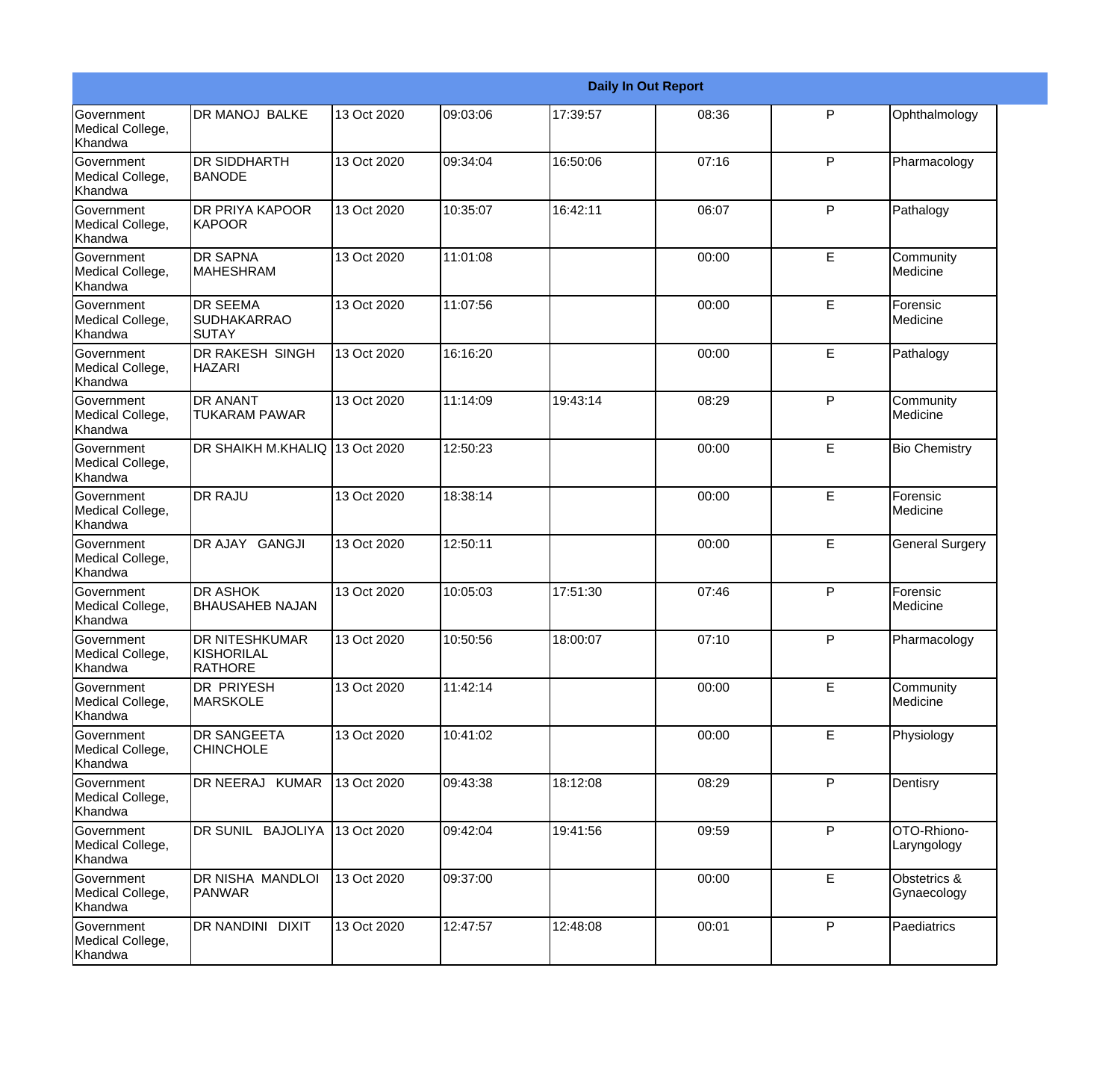| Assistant Professor   Clinical     |               |
|------------------------------------|---------------|
| Associate Professor Para Clinical  |               |
| Demonstrator/Tutor   Para Clinical |               |
| Associate Professor Para Clinical  |               |
| Professor                          | Para Clinical |
| Professor                          | Para Clinical |
| Professor                          | Para Clinical |
| Professor                          | Non Clinical  |
| Demonstrator/Tutor   Para Clinical |               |
| Professor                          | Clinical      |
| Associate Professor Para Clinical  |               |
| Demonstrator/Tutor   Para Clinical |               |
| Associate Professor Para Clinical  |               |
| Demonstrator/Tutor   Non Clinical  |               |
| Assistant Professor   Clinical     |               |
| Assistant Professor Clinical       |               |
| Associate Professor Clinical       |               |
| <b>Assistant Professor</b>         | Clinical      |

**Daily In Out Report**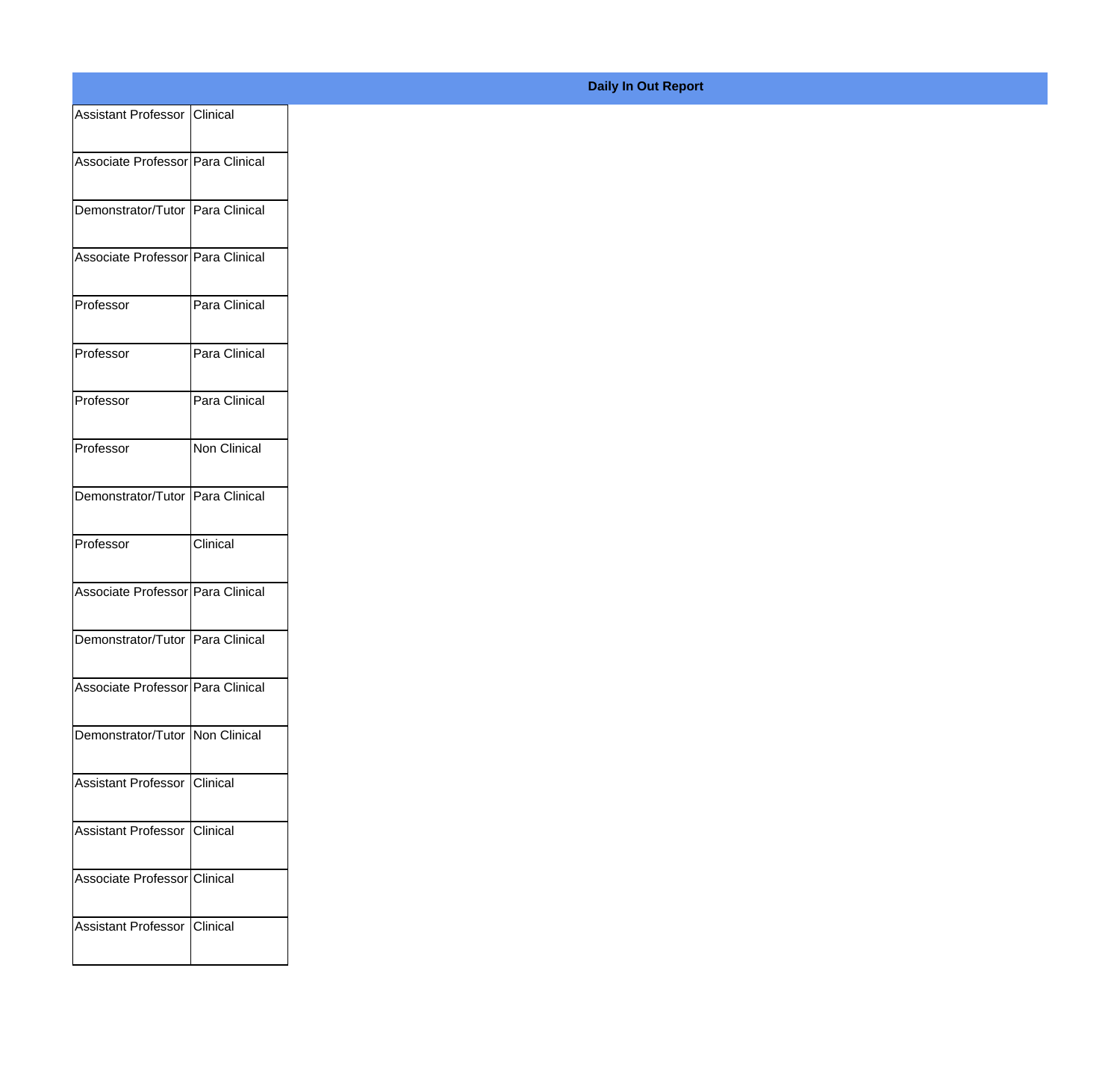|                                                  |                                                   |             |          | <b>Daily In Out Report</b> |       |    |                  |
|--------------------------------------------------|---------------------------------------------------|-------------|----------|----------------------------|-------|----|------------------|
| Government<br>Medical College,<br>Khandwa        | <b>DR SATISH</b><br><b>CHANDEL</b>                | 13 Oct 2020 | 09:53:16 | 16:07:42                   | 06:14 | P  | Pharmacology     |
| <b>Government</b><br>Medical College,<br>Khandwa | <b>DR JITENDRA</b><br>IAHIRWAR                    | 13 Oct 2020 | 11:13:55 |                            | 00:00 | E  | Pathalogy        |
| Government<br>Medical College,<br>Khandwa        | <b>DR MUKTESHWARI</b><br>IGUPTA                   | 13 Oct 2020 | 10:38:59 | 17:58:08                   | 07:20 | P  | Pharmacology     |
| Government<br>Medical College,<br>Khandwa        | <b>DR PURTI AGARWAL</b><br><b>SAINI</b>           | 13 Oct 2020 | 10:52:46 |                            | 00:00 | E  | Pathalogy        |
| Government<br>Medical College,<br>Khandwa        | DR YASHPAL RAY                                    | 13 Oct 2020 | 10:36:46 | 17:33:51                   | 06:57 | P  | Anatomy          |
| Government<br>Medical College,<br>Khandwa        | <b>DR VISHAL</b><br><b>KUMAR</b><br><b>THAKRE</b> | 13 Oct 2020 | 10:53:37 | 18:05:06                   | 07:12 | P  | Physiology       |
| <b>Government</b><br>Medical College,<br>Khandwa | <b>DR SHAILENDRA</b><br>SINGH CHOUHAN             | 13 Oct 2020 | 17:39:37 |                            | 00:00 | E. | Orthopaedics     |
| Government<br>Medical College,<br>Khandwa        | MOHIT GARG                                        | 13 Oct 2020 | 13:34:02 |                            | 00:00 | E  | General Medicine |